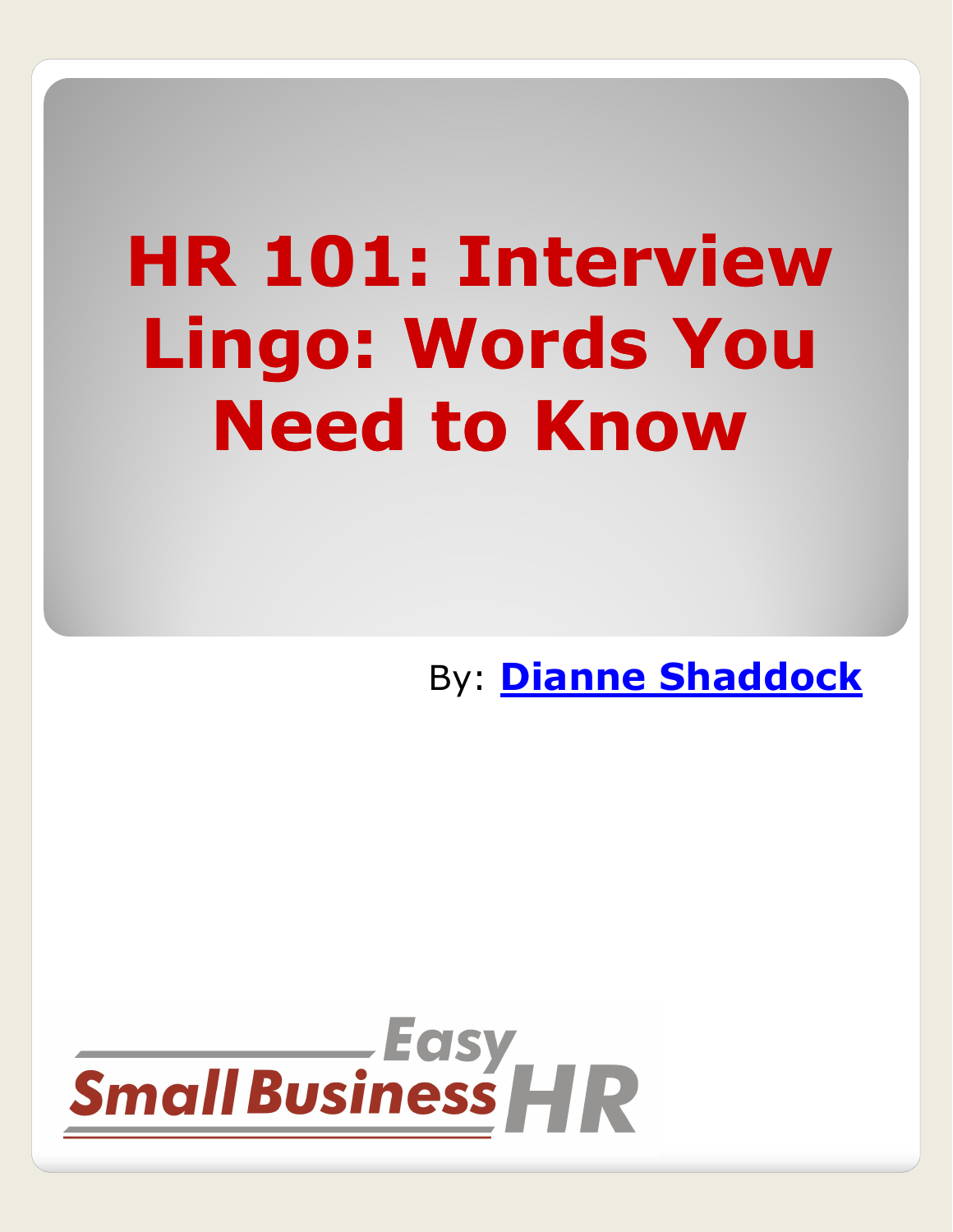## **HR 101: Interview Lingo: Words You Need to Know**

## *Special Report From:* **[EasySmallBusinessHR.com](http://bit.ly/aeaXjo)**

Ever wonder what the difference is between "terminating" an employee and "firing" an employee, or if there is any difference at all? Easy Small Business HR's "HR Dictionary" takes the mystery out some of the human resources jargon by highlighting some of the basic definitions of words most often used by those in the position to hire and manage staff. Some basic terms used by HR professionals when interviewing candidates:

**Behavioral Interview** – an interview technique that requires that the person being interviewed provide specific examples that support their responses. The following is an example of a behavioral interview question: *Share with me a mistake that you made in your last job. Describe the mistake, how you handled it and what you learned from the mistake*?

**Close Ended Question** – A question that based on the phrasing can be responded to by stating either "yes", "no", "sometimes", or some other very limited type of response. Close ended questions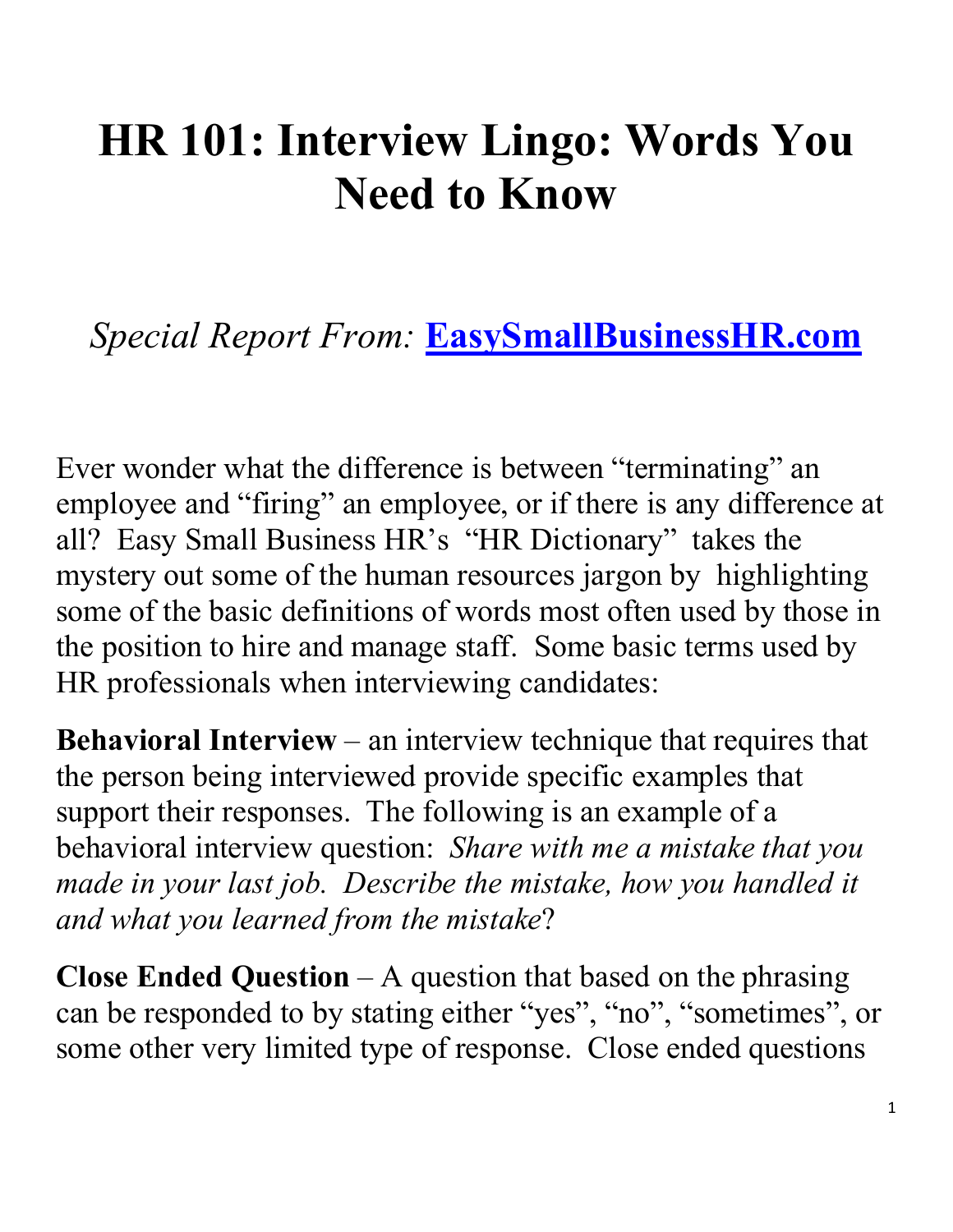should be avoided whenever possible if the goal is to obtain detailed information about an applicant's experience and abilities.

An example of a closed ended question might be: *"Do you think that you can handle the fast paced nature of this job", or, Do you have good interpersonal skills?*

**Interview** – a conversation between the interviewer and the interviewee which allows for the gathering of information on a candidates skills and experience. It is also an opportunity for the applicant to highlight their experience and communication skills as well as to learn more about a particular position or company.

**Open Ended Question** – A question that requires a detailed response from the applicant. An example of an open ended question might be: "Describe for me the process of creating a database, step by step"?